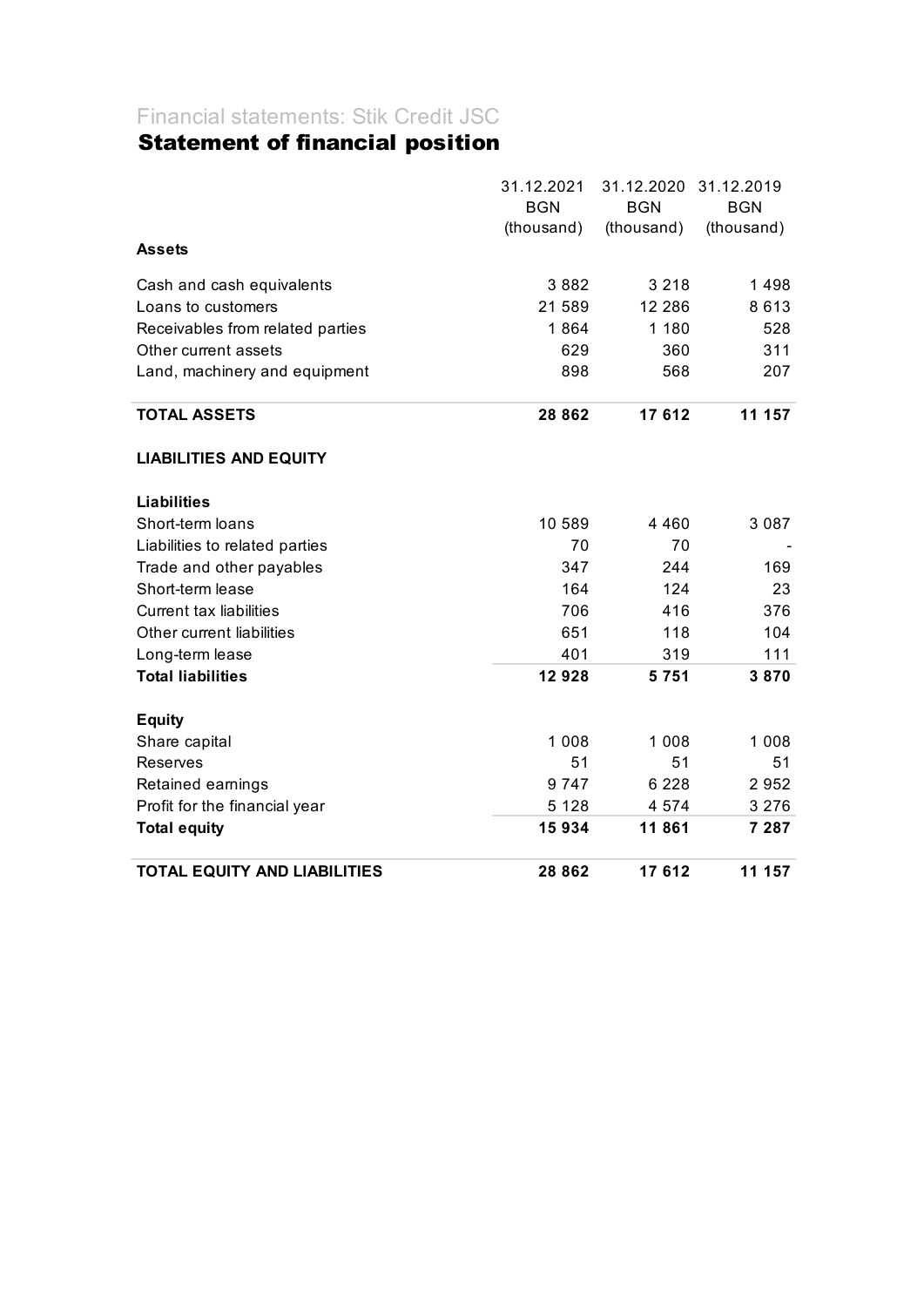#### Financial statements: Stik Credit JSC

## Statement of comprehensive income

|                                   | 2021       | 2020       | 2019       |
|-----------------------------------|------------|------------|------------|
|                                   | <b>BGN</b> | <b>BGN</b> | <b>BGN</b> |
|                                   | (thousand) | (thousand) | (thousand) |
| Income from interest and charges  | 15918      | 10 046     | 6 7 2 8    |
| Interest expense                  | (966)      | (518)      | (223)      |
| Net income from interest          | 14 952     | 9 5 2 8    | 6 5 0 5    |
| Other income, net                 | 136        | 148        | 117        |
| Financial income                  | 132        | 80         | 73         |
| Financial expenses                | (223)      | (112)      | (64)       |
| Personnel expenses                | (4581)     | (1168)     | (750)      |
| Losses from impairment of loans   | (1562)     | (1244)     | (546)      |
| Total administrative expenses     | (3 136)    | (2 205)    | (1692)     |
| <b>Profit before tax</b>          | 5718       | 5 0 2 7    | 3643       |
| Corporate income tax              | (590)      | (453)      | (367)      |
| Net profit for the year           | 5 1 2 8    | 4 5 7 4    | 3 2 7 6    |
| Other comprehensive income        |            |            |            |
| <b>Total comprehensive income</b> | 5 1 2 8    | 4 5 7 4    | 3 2 7 6    |